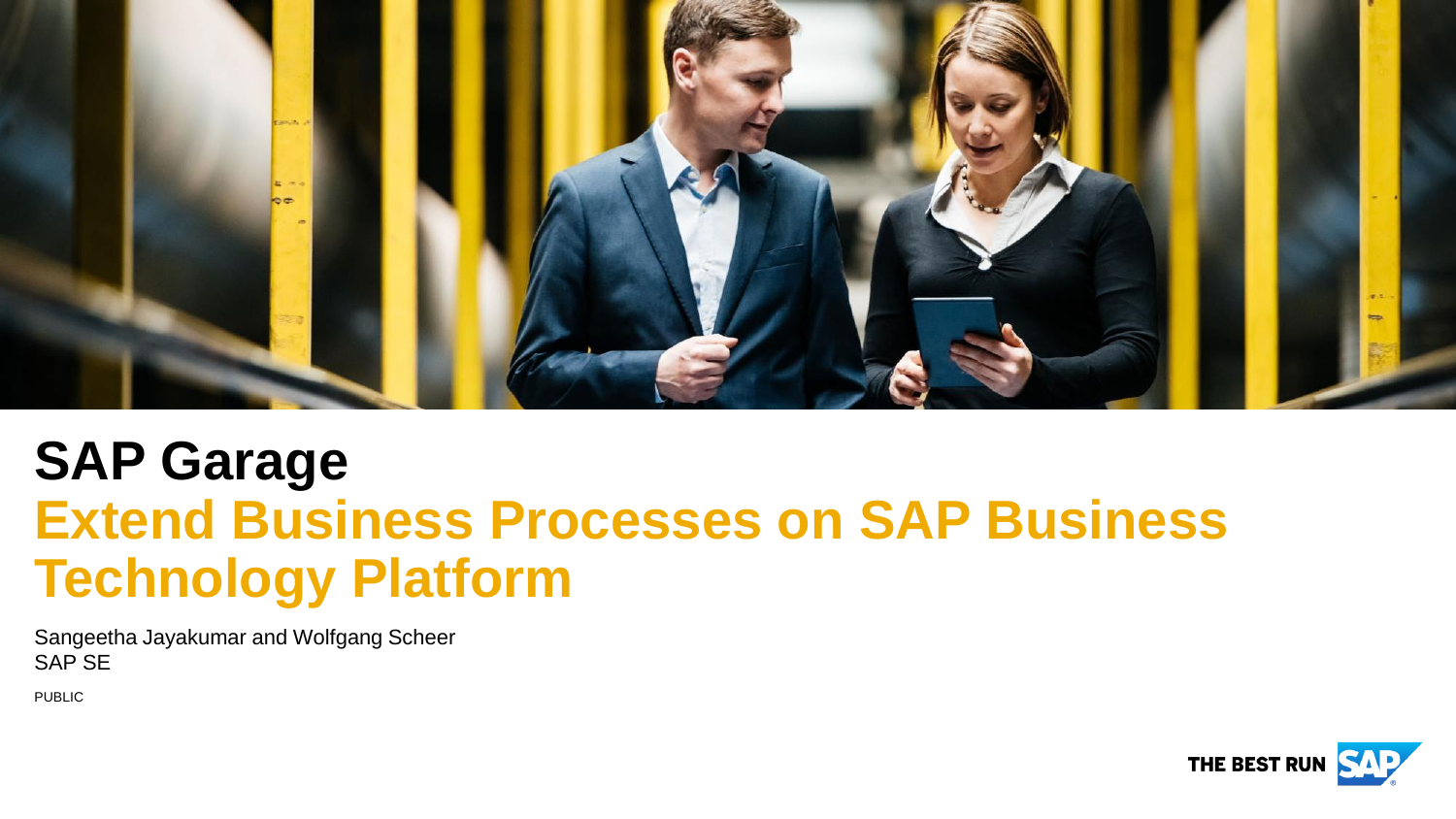## **Customer Motivation for a Side-by-Side Extension**

- **Integration of multiple backends**
- **Different user base as on-premise**
	- o B2C, B2B
	- o Reusage of applications for subsidiaries or multiple backends
- **Integration of other cloud services**
	- o IoT, Analytics, Machine Learning, Mobile …
- **Temporary decoupling of processes from backend**
	- o Event-driven Architecture
	- o Better performance and user experience



- **Improve user experience**
	- o UI, mobile
- **Central Portal**
- **Faster Lifecycle**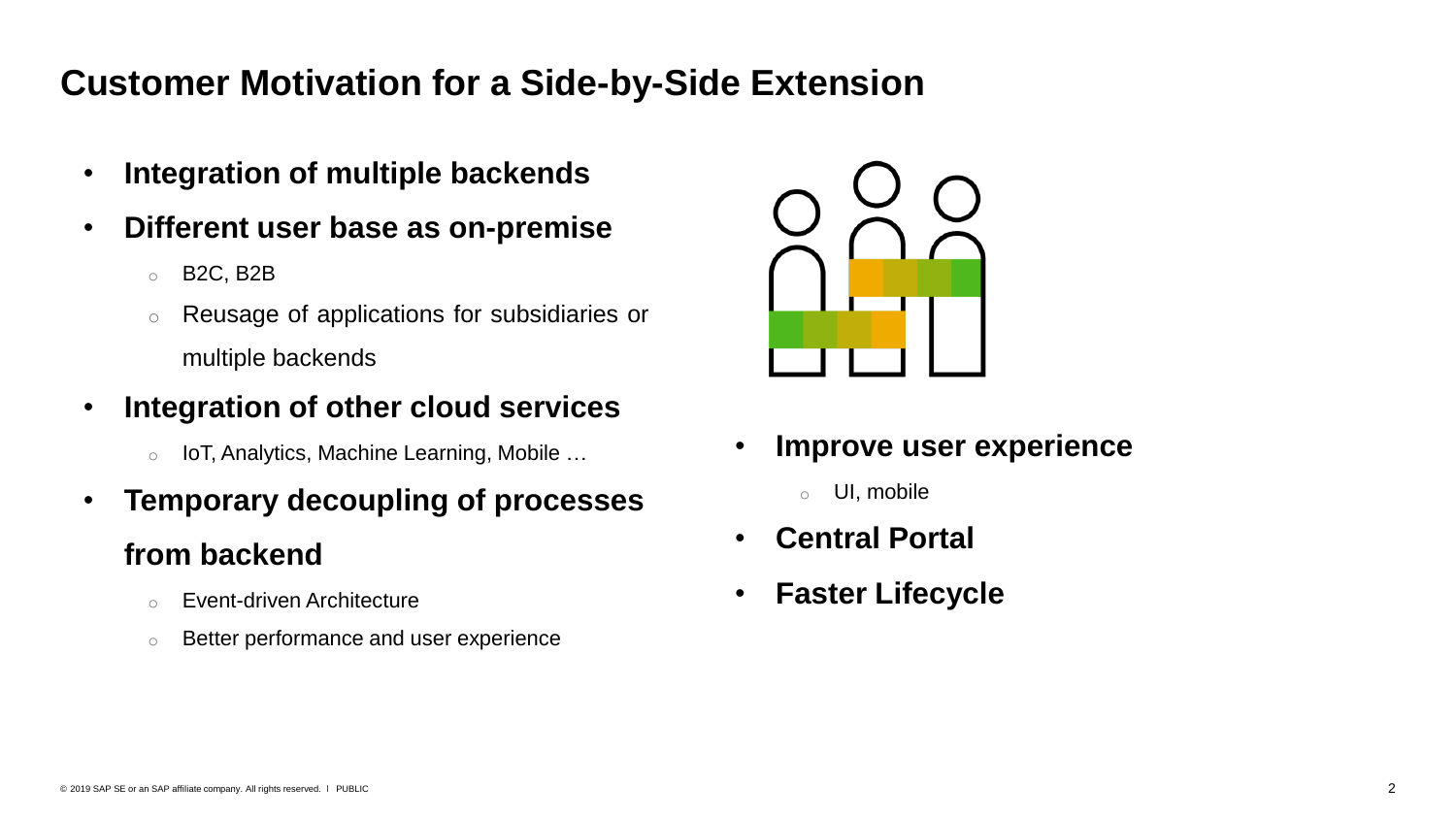## SAP NetWeaver® Event Enablement Add-on **Benefits of Event-Driven Architectures**

#### **Event-Driven Architectures**

- **Distributed asynchronous architecture pattern** used to produce highly scalable applications.
- Made up of **highly decoupled, singlepurpose event processing components**  that asynchronously receive and process events.
- A key element of event notification is that the source system doesn't really care much about the response.

#### **Benefits**

- Decouples communication
- Removes idle downtimes
- **Enables responsive applications that** react to events in other systems/applications
- **•** Permits events to trigger functions (as a service) in response to execute defined business logic
- Facilitates pay-per-use consumption costs by removing "always on"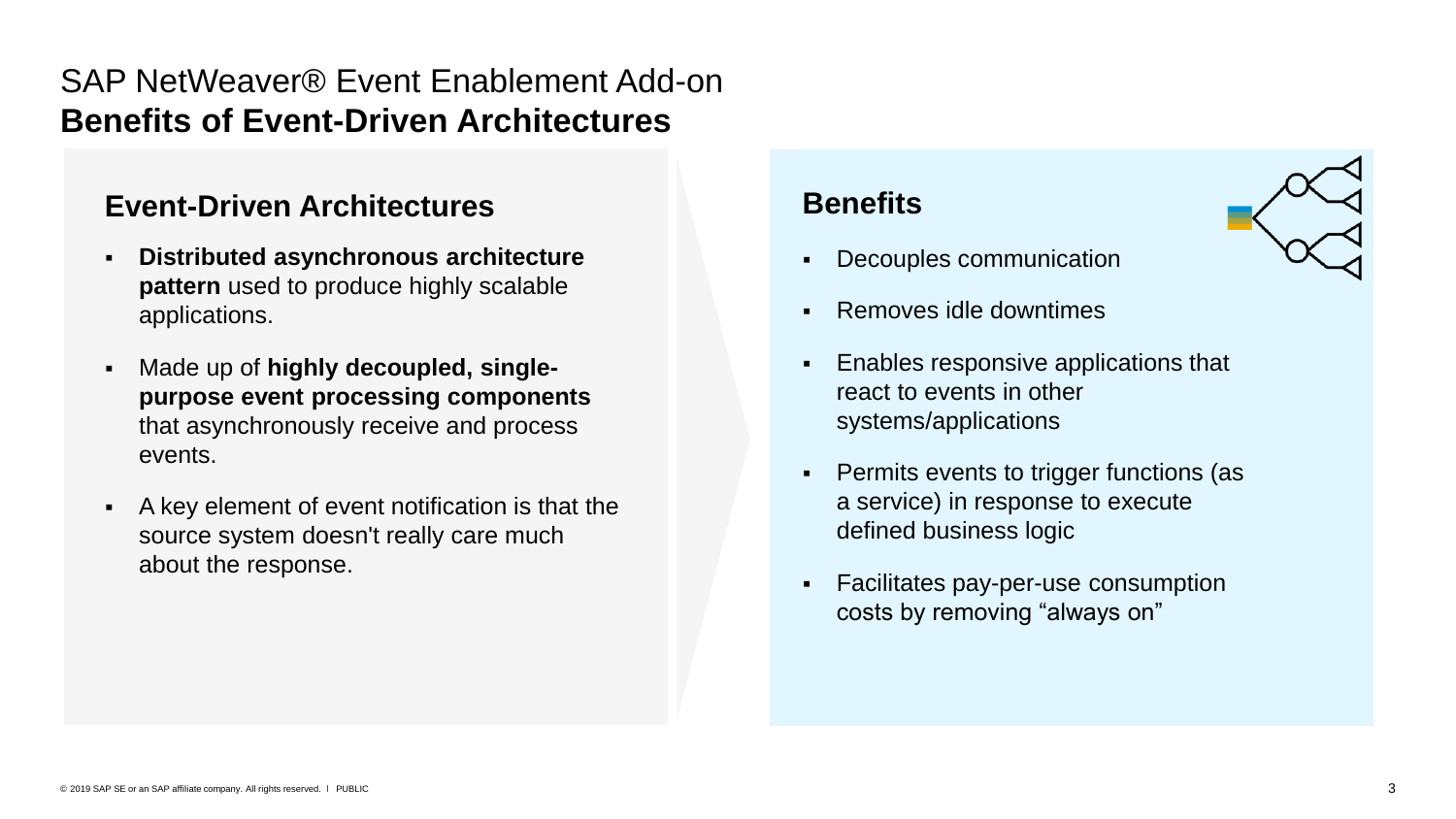## **Migration Path to SAP S/4HANA with Event Management**

Aligned and open Events Format ([http://cloudevents.io\)](http://cloudevents.io/) between SAP S/4HANA and SAP ECC allows to use the using SAP Business Technology Platform as the extension platform, also as a preparation for a move to S/4HANA

| $\vee$ $\Box$ Connections<br>Default values<br>Error Type Mapping | MATERIAL_CREATE<br>Object                      |                                                      |                                                         | $\circ$ $\circ$<br><b>Enterprise Messaging - Events Administration</b> |
|-------------------------------------------------------------------|------------------------------------------------|------------------------------------------------------|---------------------------------------------------------|------------------------------------------------------------------------|
| <b>J</b> <sup>S</sup> Outbound Objects<br>Header Attributes       | Outbound Objects                               |                                                      |                                                         |                                                                        |
| $\Box$ Field mapping                                              | Extraction Func. Mod                           | /ASADEV/ACI_SIMPLE_DATA<br>Īа                        |                                                         | $68$ showandtell $\sim$<br>8 Overview                                  |
| Outbound multi Objects                                            | File Name                                      |                                                      |                                                         | =] Manage Event Channel Groups                                         |
| Outbound multi sub<br>Inbound Objects                             | <b>Header Lines</b>                            |                                                      |                                                         | <b>⊘</b> Explore Events                                                |
| Header Attributes                                                 | Item Lines                                     | $\mathbf{1}$                                         |                                                         | <b><i>S</i></b> Explore Events                                         |
| Field mapping                                                     | Message Type<br>Load Type                      | Z_MARA_EVENT_CREATE<br>Ince                          |                                                         | Event Channel Group: CC2<br>V Description: Show & Tell Session         |
|                                                                   | Frequency                                      |                                                      | service topic value, e.g. 'BO/Sales/Order/Released' (1) |                                                                        |
|                                                                   | Last Run                                       |                                                      |                                                         | Event Topic Name: CC2 Service Instance: Show<br>Collapse All           |
|                                                                   | Sequence                                       | > Restrictions                                       |                                                         |                                                                        |
|                                                                   | Event                                          | API<br>$Q$ $Q^*$<br>- 53                             |                                                         | Event Topic Name                                                       |
|                                                                   | Trace                                          |                                                      |                                                         | $\vee$ CC <sub>2</sub>                                                 |
|                                                                   | Agent ID                                       | <b>Topic Filter</b>                                  | A Topic Description                                     | $\vee$ CC2/BO                                                          |
|                                                                   | Agent Type                                     | BO/*                                                 |                                                         | > CC2/BO/BillingDocumentRequest                                        |
|                                                                   | Response Function<br><b>Formating Function</b> | BO/BillingDocumentRequest/*                          |                                                         | v CC2/BO/BusinessPartner                                               |
|                                                                   | Full Load Obj. Ref.                            | BO/BillingDocumentRequest/SuccssrDocCancld           | Invoice canceled for Billing Doc Request                |                                                                        |
|                                                                   |                                                | BO/BillingDocumentRequest/SuccssrDocCrted            | Invoice created for Billing Doc Request                 | CC2/BO/BusinessPartner/Changed                                         |
|                                                                   |                                                | BO/BusinessPartner/*                                 |                                                         | CC2/BO/BusinessPartner/Created                                         |
|                                                                   |                                                | BO/BusinessPartner/Changed                           | <b>Business Partner Changed</b>                         | > CC2/BO/BusinessSituation                                             |
|                                                                   |                                                | BO/BusinessPartner/Created<br>BO/BusinessSituation/* | <b>Business Partner Created</b>                         | > CC2/BO/ContrAcctgBillingDocument                                     |
|                                                                   |                                                | BO/BusinessSituation/Canceled                        | Business Situation Cancelled                            | > CC2/BO/ContrAcctglnvoicingDocument                                   |
|                                                                   |                                                | BO/BusinessSituation/Changed                         | <b>Business Situation Changed</b>                       | > CC2/BO/LegalDocument                                                 |
|                                                                   |                                                | BO/BusinessSituation/Closed                          | <b>Business Situation Closed</b>                        |                                                                        |
| <b>SAP ECC</b>                                                    |                                                | BO/BusinessSituation/Completed                       | <b>Business Situation Completed</b>                     | > CC2/BO/Product                                                       |
|                                                                   |                                                | BO/BusinessSituation/Created                         | Business Situation Created                              | > CC2/BO/RequestForQuotation                                           |
|                                                                   |                                                | BO/BusinessSituation/Deleted                         | <b>Business Situation Deleted</b>                       | > CC2/BO/SalesOrder                                                    |
|                                                                   |                                                | BO/ContrAcctgBillingDocument/*                       |                                                         | > CC2/BO/SupplierQuotation                                             |
|                                                                   |                                                | BO/ContrAcctgBillingDocument/Created                 | ContrAcctg Billing Document Created                     |                                                                        |
|                                                                   |                                                | BO/ContrAcctgInvoicingDocument/*                     |                                                         |                                                                        |
|                                                                   |                                                | BO/ContrAcctgInvoicingDocument/Created               | ContrAcctg Invoicing Document Created                   |                                                                        |
|                                                                   |                                                | BO/Product/*                                         |                                                         | <b>SAP Business Technology Platform</b>                                |
|                                                                   |                                                | BO/Product/Changed                                   | Product Changed                                         |                                                                        |
|                                                                   |                                                | 31 Entries found                                     |                                                         |                                                                        |
|                                                                   |                                                |                                                      | $Q \bullet \cong \circledast \circledast$               |                                                                        |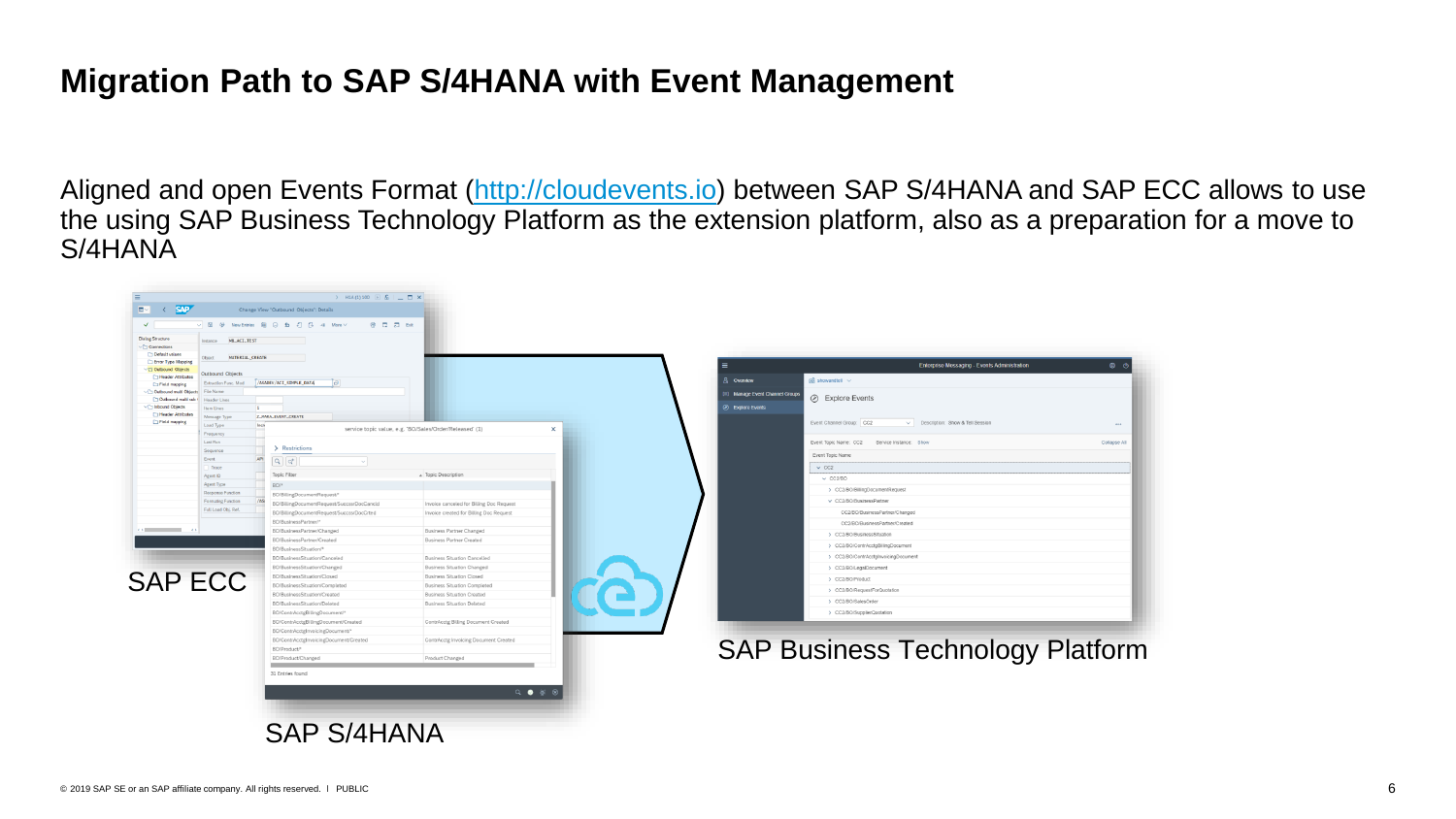### SAP NetWeaver® Event Enablement Add-on– **Feature Highlights**

#### **Connect applications, services, systems**

Connect applications, services, and systems seamlessly across different landscapes using asynchronous communication.

- Initial Data Loads with OData
- Incremental Data Loads
- Cross-system aggregation

#### **Communicate reliably and scalable**

Reliably send and receive messages through applications, services, and systems using standard messaging protocols.

- End-to-End Monitoring
- Message re-processing
- Secure communication

#### **Event-driven extensions for SAP systems**

Build applications and extensions that can react to events from your SAP system, out-of-the-box.

- Unlimited extensibility of events
- Easy to add to flexible framework
- Utilization of ALE change pointer

#### **High throughput of messages, low latency**

The messaging infrastructure decouples communication to scale and handle unexpected peaks in data traffic.

- Configurable frequency
- Configurable package sizes
- Parallel processing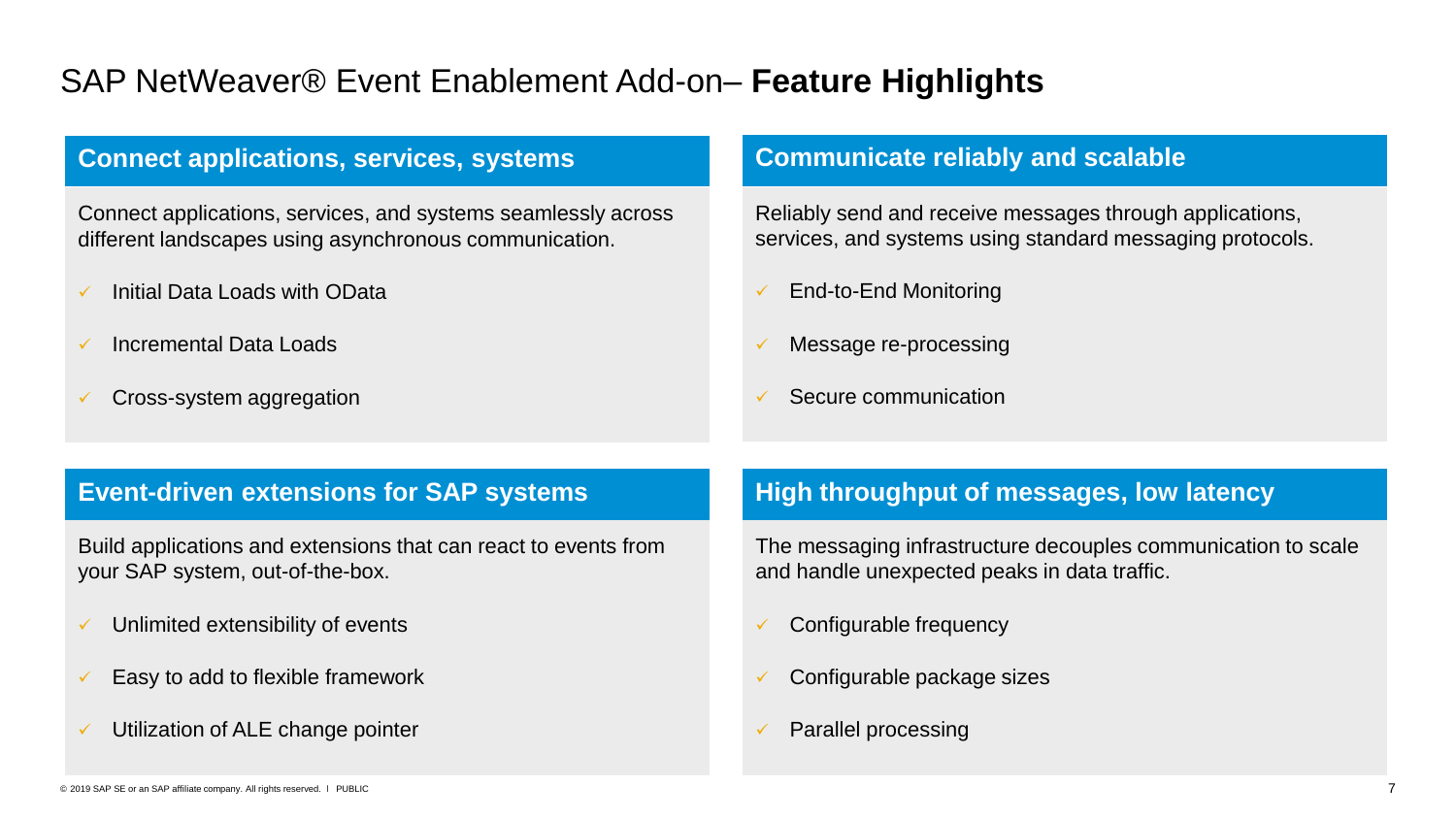## Mission: Extend SAP ERP 6.0 (ECC) business processes on SAP BTP



#### **Business Scenario:**

ACME, a third-party company wants to verify and do background checks of potential Business Partners.

- ACME has no user/access to SAP backend but wants to quickly learn about any relevant creation or update of a **Business Partner** in **SAP ERP or S/4HANA** in real time.
- ACME can view and review Business Partners in **custom build extension application** that runs on the SAP Business Technology Platform.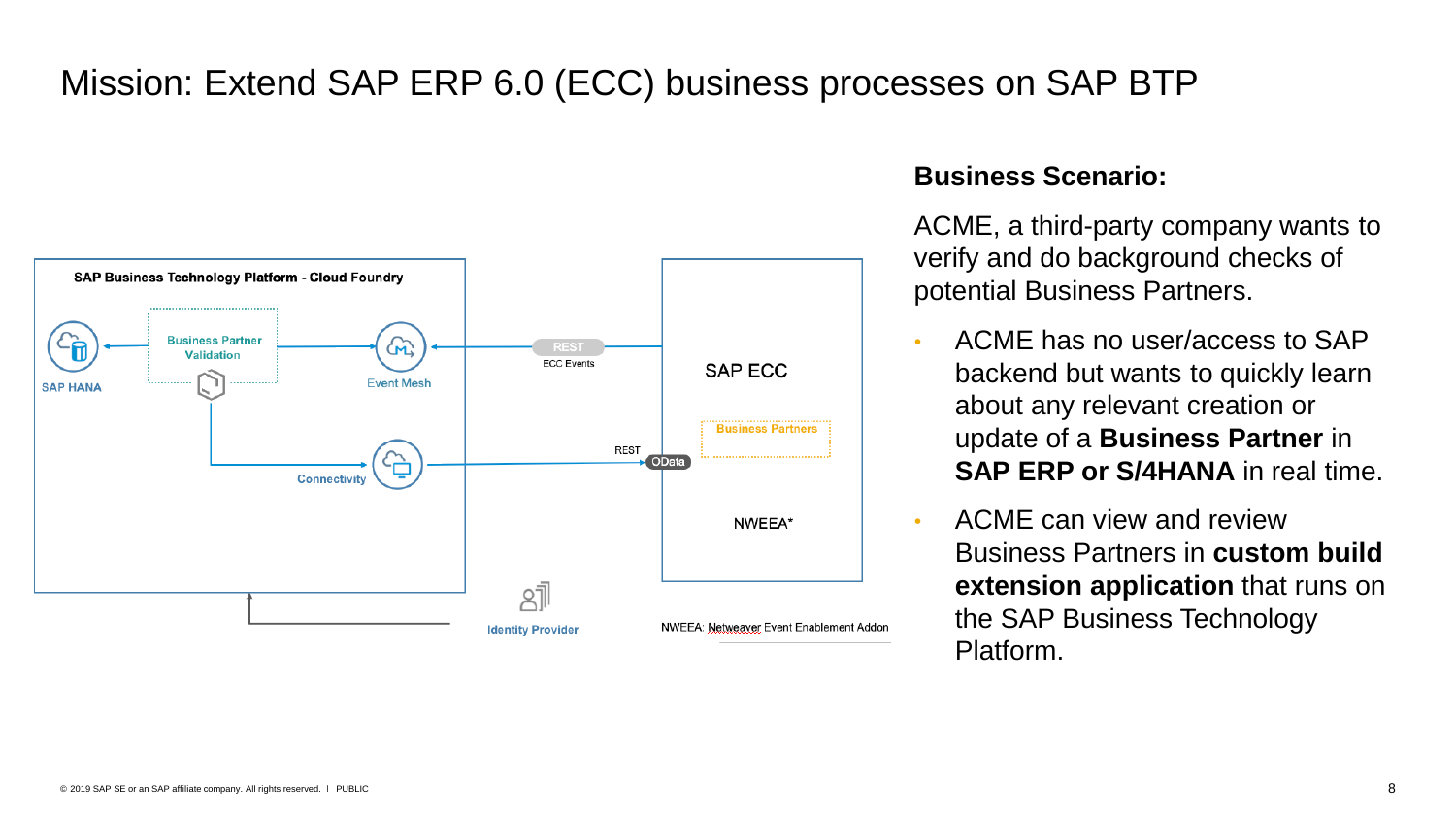## SAP NetWeaver® Event Enablement Add-on **Where to find?**



- **Mission:** [Extend SAP ERP 6.0 \(ECC\) business processes on SAP BTP](https://discovery-center.cloud.sap/missiondetail/3338/3384)
- [SAP Blog "Event-driven architecture –](https://blogs.sap.com/2020/07/01/event-driven-architecture-now-available-for-sap-ecc-users/) now available for SAP ECC users"
- **SAP Help documentation:** [SAP NetWeaver Add-On for Event Enablement](https://help.sap.com/viewer/e966e6c0e61443ebaa0270a4bae4b363/1.0/en-US/3eba827c531344eb879d8e35022d90ba.html)
- **Related Missions:**
	- **■** [Mission: Consuming Business Events from SuccessFactors using SAP Event Mesh](https://discovery-center.cloud.sap/missiondetail/3368/3404)
	- **EXECT AND [SAP S/4 HANA Cloud Mission: Build an Event-Driven Geomarketing Extension for SAP](https://discovery-center.cloud.sap/missiondetail/3156/3192/)** S/4HANA Cloud
	- **EXECUST APPS MISSION: Setup for SAP S/4HANA side-by-side UI Extensions on SAP** BTP
	- **■** [Mission: Extend SAP S/4HANA business partner using SAP BTP Extension Suite](https://discovery-center.cloud.sap/missiondetail/3242/3268/)
	- **EXECT** [Best Practices Guide](https://help.sap.com/doc/463beee05122412db150e08e6f444b7e/Cloud/en-US/Planning_LM.pdf) to help you plan, set up your landscape and your lifecycle management for running applications on SAP Business Technology Platform (SAP BTP).